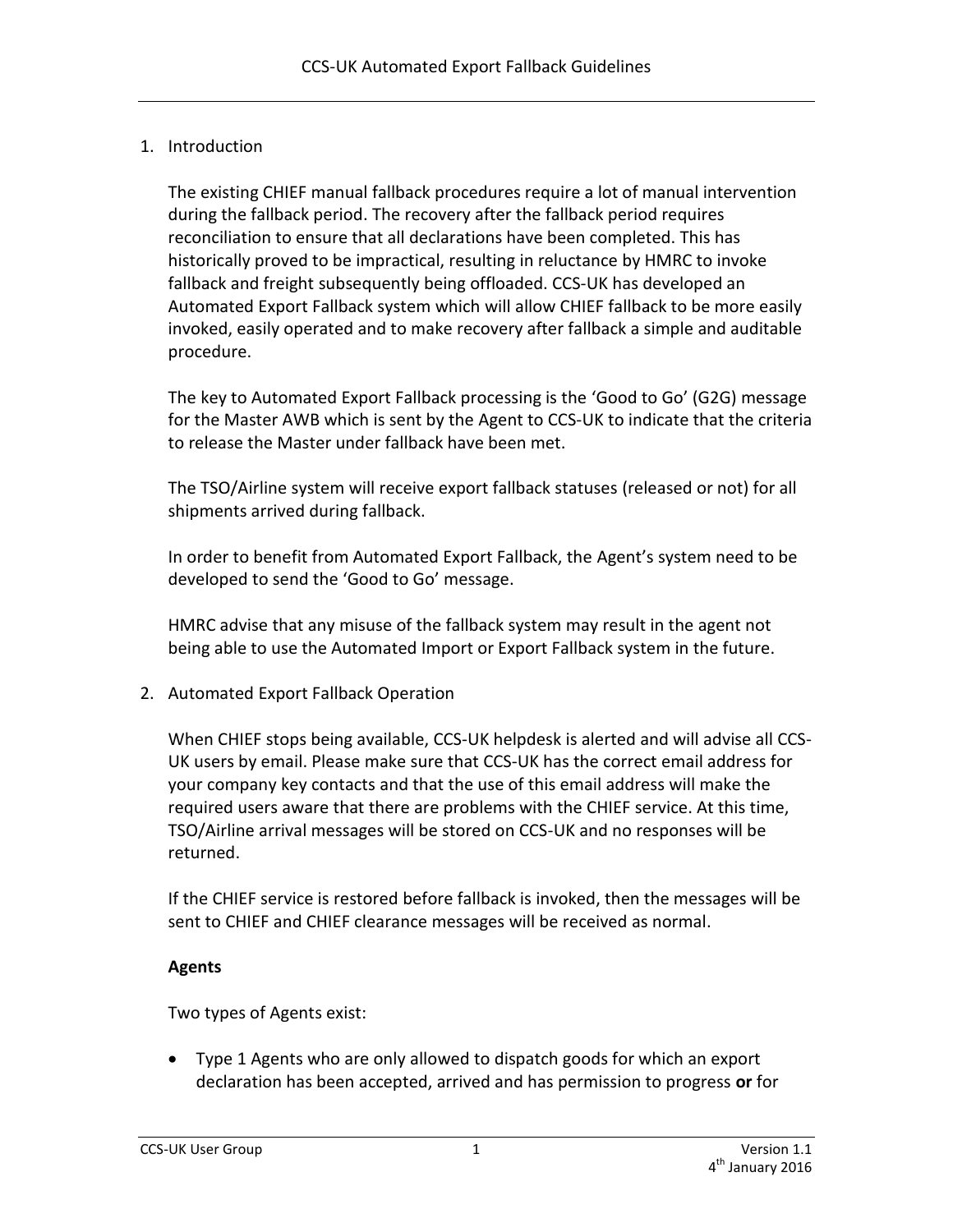goods which have been granted a specific Customs Authorisation Reference by NCH.

 Type 2 Agents are AEOs who in addition to being able to dispatch goods as the Type 1 Agents are also allowed to dispatch innocent goods which may have no export declaration, arrival or permission to progress. However, a specific Customs Authorisation Reference will be required for non-innocent goods e.g. OPR, licence etc.

When NCH issue a Customs Authorisation Reference, this means that permission to export the goods has been granted.

Where a Customs Authorisation reference has been issued, it should be included in the G2G message and in the export declaration using a header level Additional Information statement and text.

| Agent Type   Header Al Statement | Al Statement text                             |
|----------------------------------|-----------------------------------------------|
| FBK01                            | <b>Issued Customs Authorisation Reference</b> |
| FBK02                            | Issued Customs Authorisation Reference        |

Agents who wish to use Automated Export Fallback should check in advance of Fallback being invoked that the appropriate Header AI statement – FBK01 or FBK02 has been added to reference tables if their system requires it. Nb. The FBK01 and FBK02 AI statement require AI text.

When the Agent sends the G2G message, then the customs status will be updated to either FALLBACK RELEASED or FALLBACK HOLD depending on HMRC profiles. The Agent will get a GENRAL message advising of the status.

Agents who receive FALLBACK HOLD status have the possibility to contact NCH with the necessary documentation to request the release of the shipment. If satisfied, NCH can release the shipment. This will generate a FALLBACK RELEASED status message to both the Agent and shed.

Note : this procedure may not be applicable during Export Fallback trials.

Agents who do not have a CCS-UK badge cannot send a G2G message and so cannot participate in CCS-UK Automated Export fallback. Neither is it possible for another Agent or Transit shed to send the G2G message on the Agent's behalf. Manual fallback is an option for such companies but this is likely to take longer to export the freight.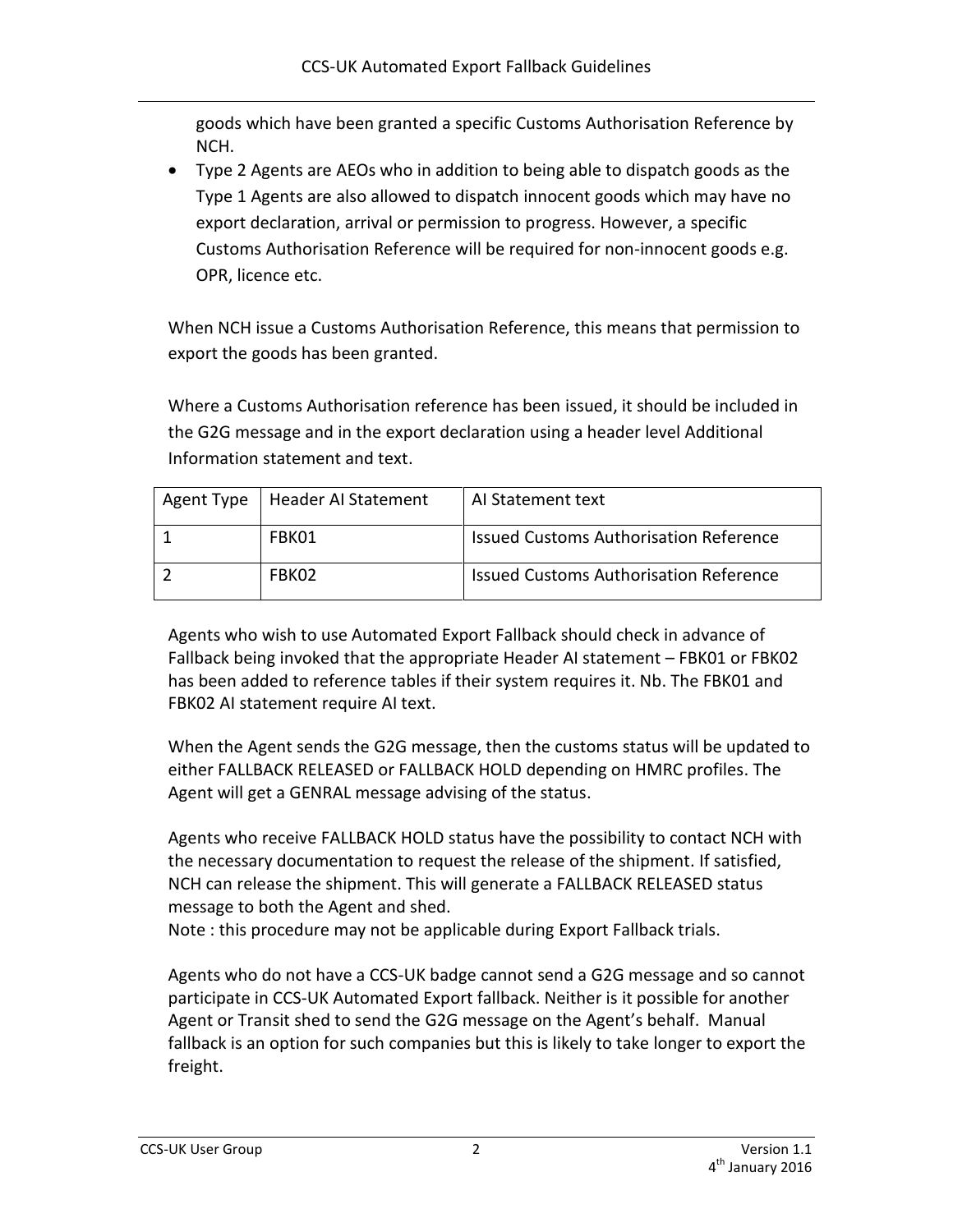## **TSO/Airlines**

Arrival messages sent during fallback will receive a fallback customs status.

If the Agent has not sent a G2G message, then the response will be NO FALLBACK DEC or NO DECLARATION. It is recommended that the TSO/Airline contacts the Agent and advises them to send a G2G message. The Agent can only send this message if their software supports it and the Master matches the required criteria as previously defined.

Normally the Agent should send the G2G message before the TSO/Airline receives the freight. When the TSO/Airline receives the freight the response to the arrival message will be either FALLBACK RELEASED or FALLBACK HOLD dependent on HMRC profiles and it is not required to contact the Agent as the Agent will have received a GENRAL message advising the fallback status.

Shipments with FALLBACK RELEASED status (which is equivalent to OK TO PROCEED) may be loaded on the aircraft or truck. No out of charge note or wet stamp is required. Movements should be departed as normal.

Shipments received during the period between the CHIEF Service going down and Automated Export Fallback being invoked will not have a customs status. It is however possible for the Agent to send a G2G message for these shipments and this will cause the shipment to be processed under fallback.

If the TSO/Airline retransmits the arrival during fallback, a fallback customs status will be received.

## 3. Recovery

When fallback is revoked, a GENRAL message will be sent to TSO/Airline and Agents systems to advise users that fallback is no longer in operation.

CCS-UK will transmit all stored messages to CHIEF for processing. If the TSO/Airline system has a status of FALLBACK RELEASED, this is a final status and will not be updated with the CHIEF status. Otherwise the fallback status will be replaced by the CHIEF status.

Export Declarations that have been stored on CCS-UK during fallback will be forwarded and processed by CHIEF in the normal way. This could result in a consignment that was released under fallback being subsequently selected for